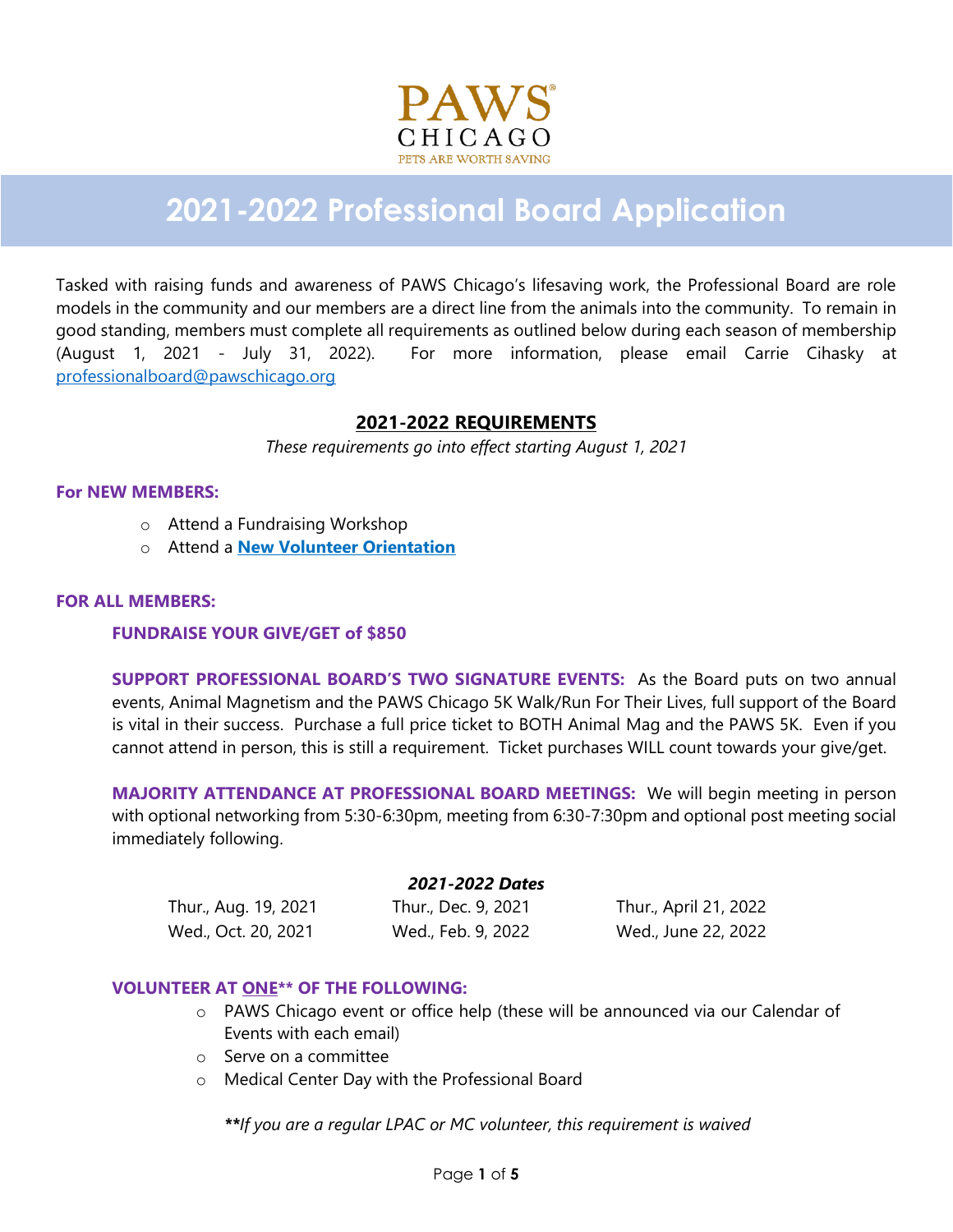# *Examples of what items count towards the give/get fundraising requirement are (but not limited to):*

- Become or recruit a **[lifeline donor](http://www.pawschicago.org/how-to-help/donate/lifeline-monthly-giving-program/)** to PAWS Chicago
- Securing in-kind donation of meeting space, food and beverages for PB meetings (value of donation)
- Recruiting a company or business to conduct a third-party fundraiser
- Purchase a Month/Week/Day in the PAWS Chicago Desktop Calendar
- Set up a Create Your Own Fundraiser page with PAWS Chicago
- Join **[TEAM PAWS](https://my.pawschicago.org/) Chicago**
- Any purchase/donation made to PAWS Chicago (examples include Desktop Calendar, recurring donations, donations made during adoptions, etc.)
- Secure any of the following for any of our PAWS Chicago events (Fur Ball, Animal Magnetism, PAWS 5K, Golf Outing, and Beach Party)
	- o Sponsorships
	- o In-kind donations of products or services
	- o Silent auction items
	- o Live auction items
	- o Prize donations
	- o Ticket sales (purchased by yourself and/or by friends, family and coworkers you recruit to purchase tickets)
	- o Winning bids on silent/live auction items
	- o Donations made during "Bid to Save Lives" (Fur Ball, Animal Magnetism and Beach Party)
	- $\circ$  Total fundraising by you and/or your team if you create and lead one (PAWS 5K)
- Any additional fundraising opportunities as they arise throughout the year

Only fundraising revenue generating items are counted towards the give/get. For example, the collection of donations for our adoption center (such as but not limited to: toys, blankets, leashes, etc.) do NOT count towards the give/get requirement but in-kind items such as silent auction items DO count since they bring in fundraising revenue.

### **Failure to Fulfill Requirements**

Raising life-saving funds for PAWS Chicago is vital to the success of both the Professional Board and carrying out the mission of PAWS Chicago. As a result, those who fail to meet the fundraising requirement will be removed from the Professional Board on August 1, 2022. Those who meet the fundraising requirement but do not meet the remaining requirements will be placed on a probation year for the 2022-2023 season. They will then have a second year to successfully meet all requirements to be placed back in good standing with the Professional Board.

Those who fail to meet all the requirements by July 31, 2022 will not be eligible for any Professional Board Awards.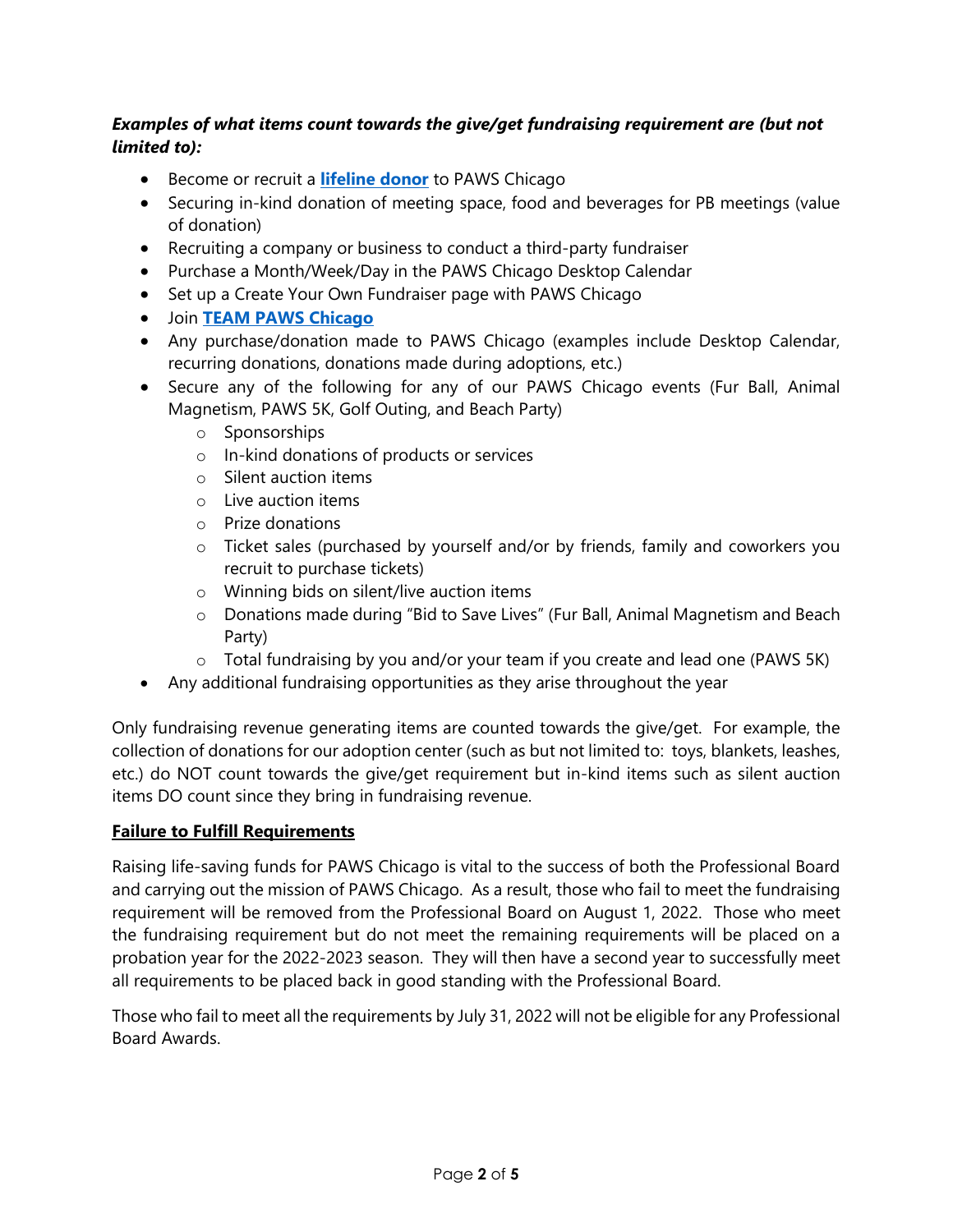

# **PAWS Chicago Professional Board Application**

Please completed all the below fields so we can get to know you a little better! Once completed, please email to [ProfessionalBoard@pawschicago.org.](mailto:ProfessionalBoard@pawschicago.org) Prior to submitting your application, be sure you have included both your application **AND photo for us to share in our welcome portion of our meetings (ideally one with your pet(s)!).**

### **PERSONAL**

### **INTEREST/EXPERIENCE**

How did you hear about PAWS Chicago?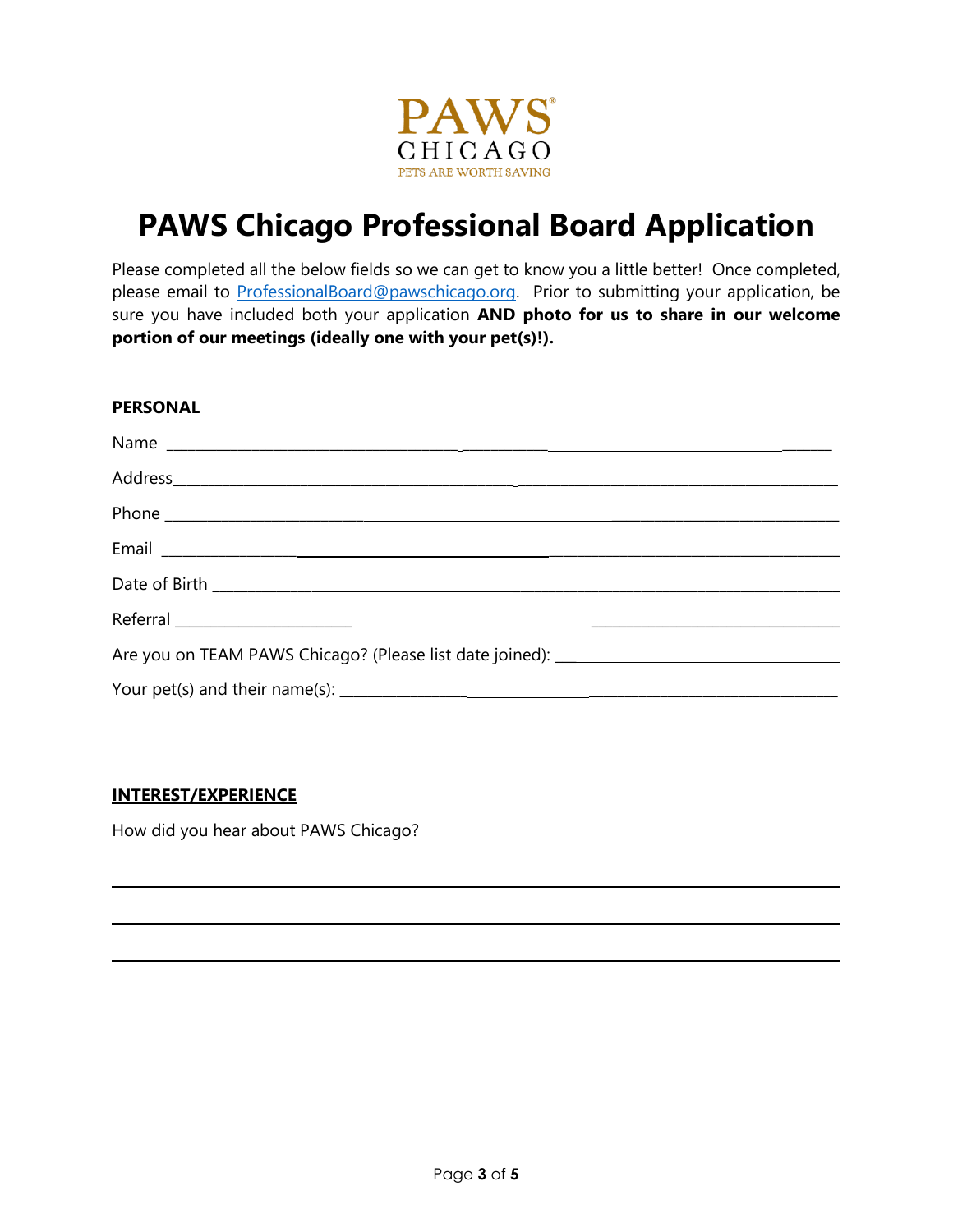Why do you want to get involved with PAWS Chicago's Professional Board?

What PAWS Chicago events have you attended or volunteered for in the past?

What is your fundraising experience to date?

Please list all philanthropic/fundraising boards you are currently involved with.

### **EMPLOYMENT**

Are you currently employed? Yes No

If yes, where?<br>
<u>If</u> yes, where?

What is your title and job description?